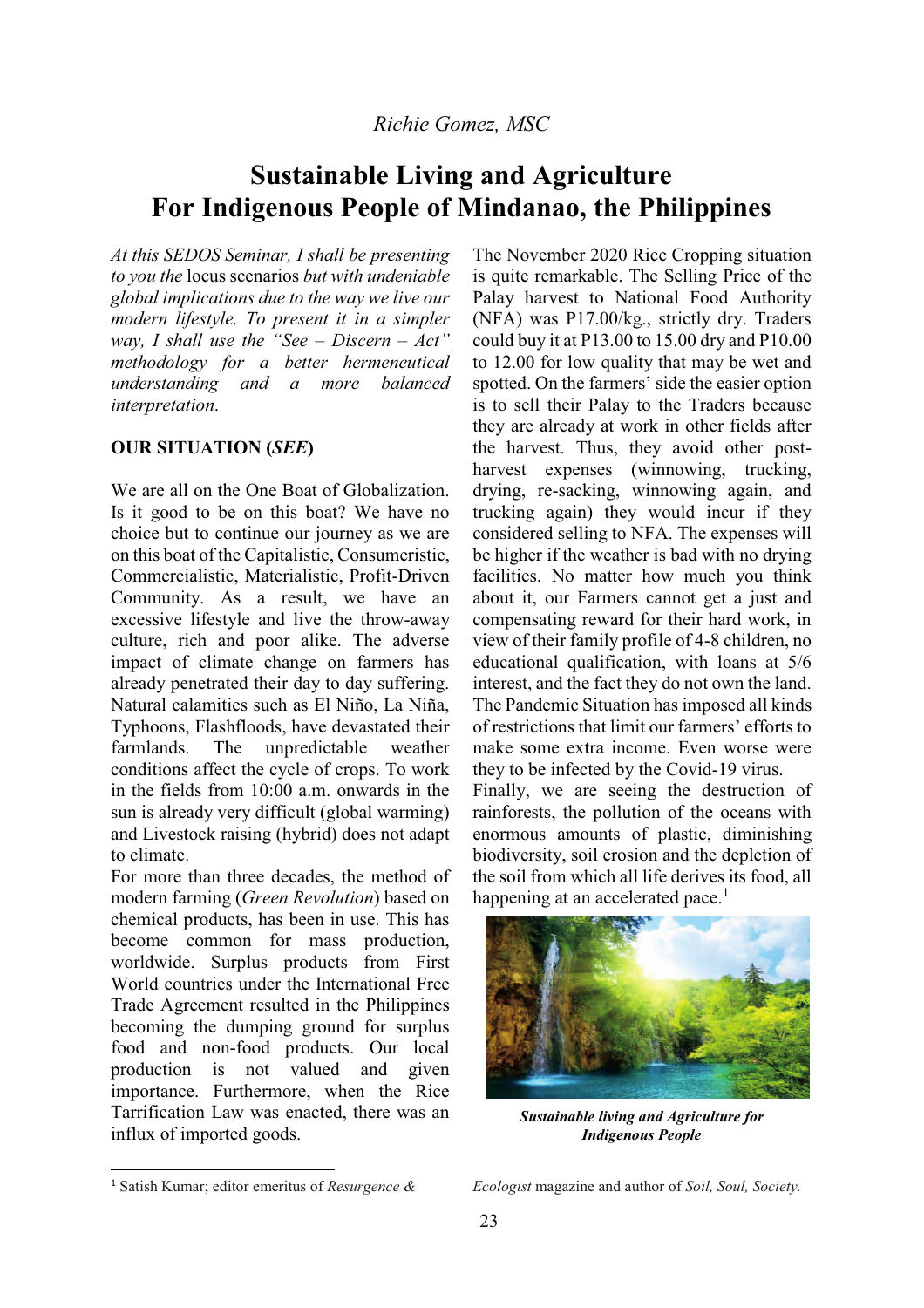# **OUR REFLECTION (***DISCERN***)**

**Food Sovereignty** is our fight for sustainable living. In order to ensure healthy food production, we need to establish farms that are not dependent on chemical products since we know the environmental/health hazards linked to this conventional way of farming. The *Farmers' Community Organizations* will play a significant role in continuous formation, non-formal learning, uplifting the morale of the farmers, as we, at the Center for the Poor, share with them our Core Values and Principles, such as:

- Love- Shared- Blessing Academy
- භ *Sapat na* (Enough) Principle
- Care for the Environment *(Laudato Si')*
- Zero Waste or Best Green Practices and  $9R's$
- Back to Basic, Simple Life-Style
- Natural Sustainable Farming

To share the plight of the Poor challenges our very identity as Missionaries of the Sacred Heart. Our option for the Poor has shaken our own lifestyle. We have become one of them, smell like them, muddied and bruised like them. As we listen to their stories, visit their homes, eat at the same table, we learn so much from them. Some of them come from Rehab Centers, some are ex-Rebels while others have bad Records in the community. Those we are serving are the people who need to be Recognized by society, for they literally come from the fringes of society. They are "the Least, the Lost, and the Last"  $(3L)$ .

By continuing our modern Life-Style with every "ism" of our time (Capitalism, Consumerism, Materialism, Individu $alism...$ ) this humanity will soon collapse. As we are called to re-direct and shift our way of living from Ego-system (*awareness that cares about the well-being of oneself*)to Ecosystem (*awareness that cares about the well*being of all, including oneself ).<sup>2</sup> Endless production, consumption and the pursuit of

profit in the name of economic growth, progress and development have become the most cherished goals of the modern economy. According to an ecological worldview, production and consumption as well as money and profit should be the means to an end. The end goal should be the well-being of people and the integrity of the Planet Earth. If production and consumption, money and economic growth damage nature and exploit people then such economic activities must be stopped at once.

In the economy of nature there is no waste. It is an ecological imperative that the production and consumption of goods and services produce no waste. Waste does violence to the ecological integrity of our Earth Home. Whatever we take from nature must go back to nature. What cannot be absorbed by nature should not be produced.



*Pandemic Food Assistance* 

#### **Linear versus Cyclical Economy:**

Linear  $-$  we take from nature, use it and then throw it away with the consequence that it ends up in landfills, in rivers, the oceans and the atmosphere.

Cyclical  $-$  all goods and products must be recycled and returned to nature without damage or waste*. With ecological sensitivity we should know that if we pollute the air, we have to breathe it, if we pollute the water, we have to drink it and if we pollute the soil, we have to eat the food grown on all that polluted soil.3*

 $\frac{1}{2}$  Otto Scharmer and Katrin Kaufer*: Leading from emerging future ± from Ego-System to Eco-System Economics*. Copyright @ 2013, Berrett-Koehler

Publishers, Inc., San Francisco, C.A.

<sup>3</sup> Satish Kumar; editor emeritus of *Resurgence & Ecologist* magazine and author of *Soil, Soul, Society.*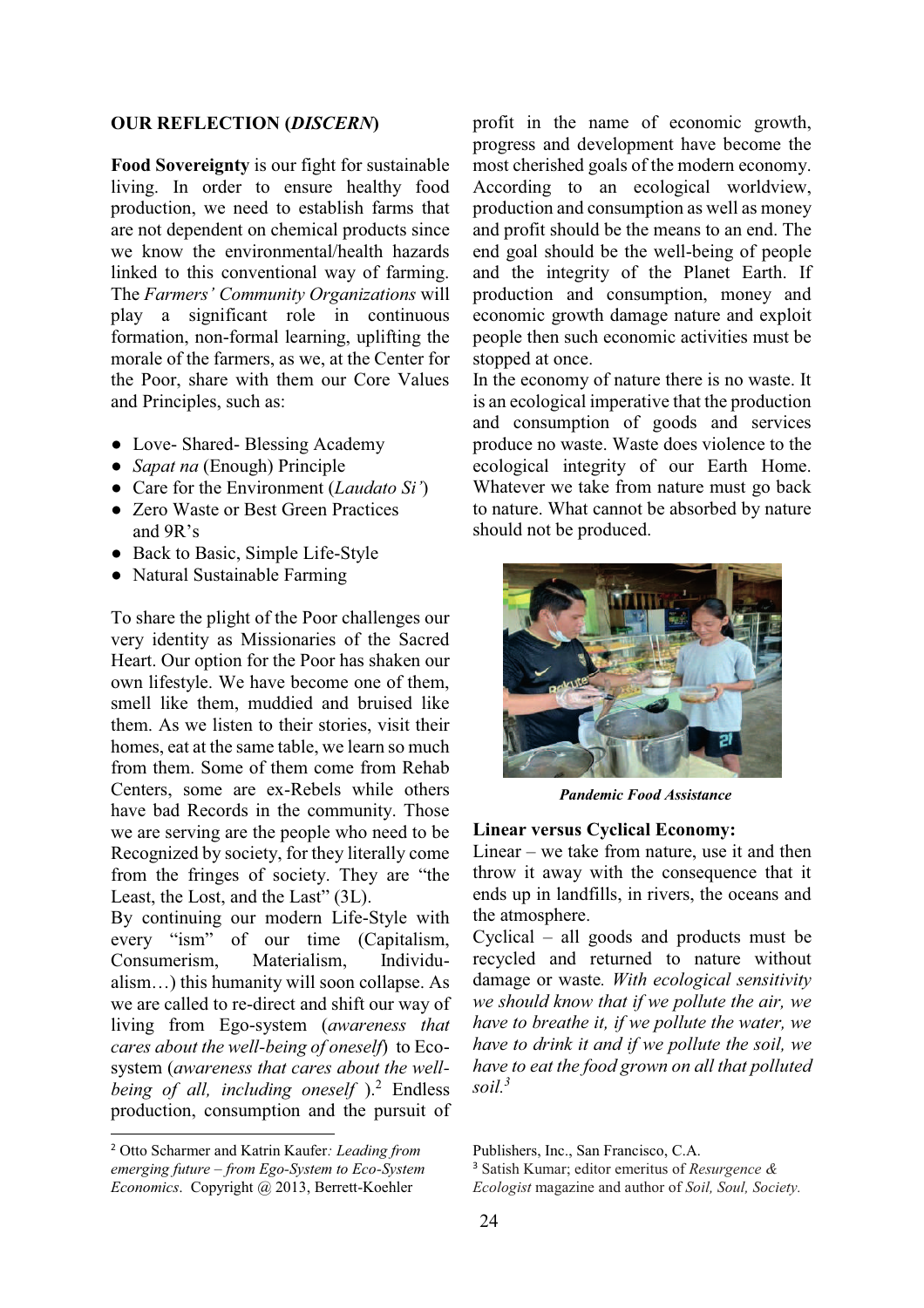Can we still say that Mindanao is the food basket of the country? I don't think so. Let me take you to our Banana Plantation run by the Trans National Corporations (NTC's) in the country. Each part of the banana plant is infused with chemicals to maintain its "flawless export quality" otherwise the importing country may reject/return the bananas. In unsafe and Hazardous Working Conditions, workers complained of headaches, dizziness, tightening of chest, sore throat and stomach pains due to chemical exposure. The chemicals utilized vary from week to week so that insects do not develop immunity to them. Workers are exposed to highly toxic chemicals on a daily basis, yet they are not provided with proper, adequate Personal Protective Equipment (PPEs). Now, after 38 years of poisoning the soil and the waters, the *Panama Disease* of the bananas broke out. No matter how much the farmers tried to apply the strongest stronger chemicals, the more resistant the virus became, leaving hundreds of thousands of hectares barren.<sup>4</sup>

Anthropocentric Attitude: Human beings consider themselves to be separate from nature and even superior and above nature. We value nature only in terms of its usefulness to human beings. This arrogant attitude is the root cause of the present ecological crisis.<sup>5</sup>

# **OUR SOLIDARITY (***ACT***)**

# **Post-Harvest Intervention**

We used to help the farmers or organizations financially during the planting period. But now, we focus our intervention program on the Post-Harvest Period. The Center for the Poor is working closely with the Department of Agriculture  $(D.A.)$ , other NGO's, individual farmers, fisher-folk, and Indigenous People, tribes/communities, for the following reasons:

- To preserve organic seeds not dependent on chemicals
- To organize Centers/Organizations for the Poor that focus on Agriculture Cooperatives and Sustainable Farming.
- භ To buy the Palay Products based on the NFA Price Standard, plus P2.00 for nonorganic, and P3.00 for organic products
- To create more farms to grow the Raw Materials needed for organic fertilizers and food products like (*azolla*/chinese water spinach/*cohol*, and *maggots*' culture)

**Promote Farm to Table Principle,** not Farm to Market Road, to by-pass the traders and businessmen. The Center will serve as a bridge between the Farmers and the Consumers that maintains the original price of the products as we are a Non-Profit Organization. To think how to make a profit, Return of Investments (ROI), is everybody's mindset. This mentality permeates the system which Jesus radically opposed in the Gospel Stories of the hired workers in the vineyard (*Mt* 20:1-16) *Are you questioning my generosity?* (SELFISHNESS). Parable of the Talents (*Mt* 25:14-30). *You knew that I reap where I have not sown, and gather where I scattered no seed?* (GREED)

For very many years we failed to establish organic farmers for the following reasons:

- භ Farmers and Traders focused on a high price (*lahat gusto mag ganansia*) to the point that it was no longer affordable to the ordinary consumer. (*basta organic mahal dapat*)
- භ Organic growers do not receive support/subsidies in the post-harvest period.
- Farmers can supply the products, but the marketing is difficult because marketing is controlled by the business sector (traders).

The Intervention strategy of the Center for the Poor in the Post-Harvest Period is to: - buy

 $\frac{1}{4}$  Imperialist Plunder of the Philippine Agriculture: *A research on the Expansion of Plantations through Agribusiness Venture Arrangement (AVAs) in Mindanao*. Copyright @ 2019, Unyon ng mga Manggagawa sa Agricultura (UMA).

<sup>5</sup> Satish Kumar; editor emeritus of *Resurgence & Ecologist* magazine and author of *Soil, Soul, Society.*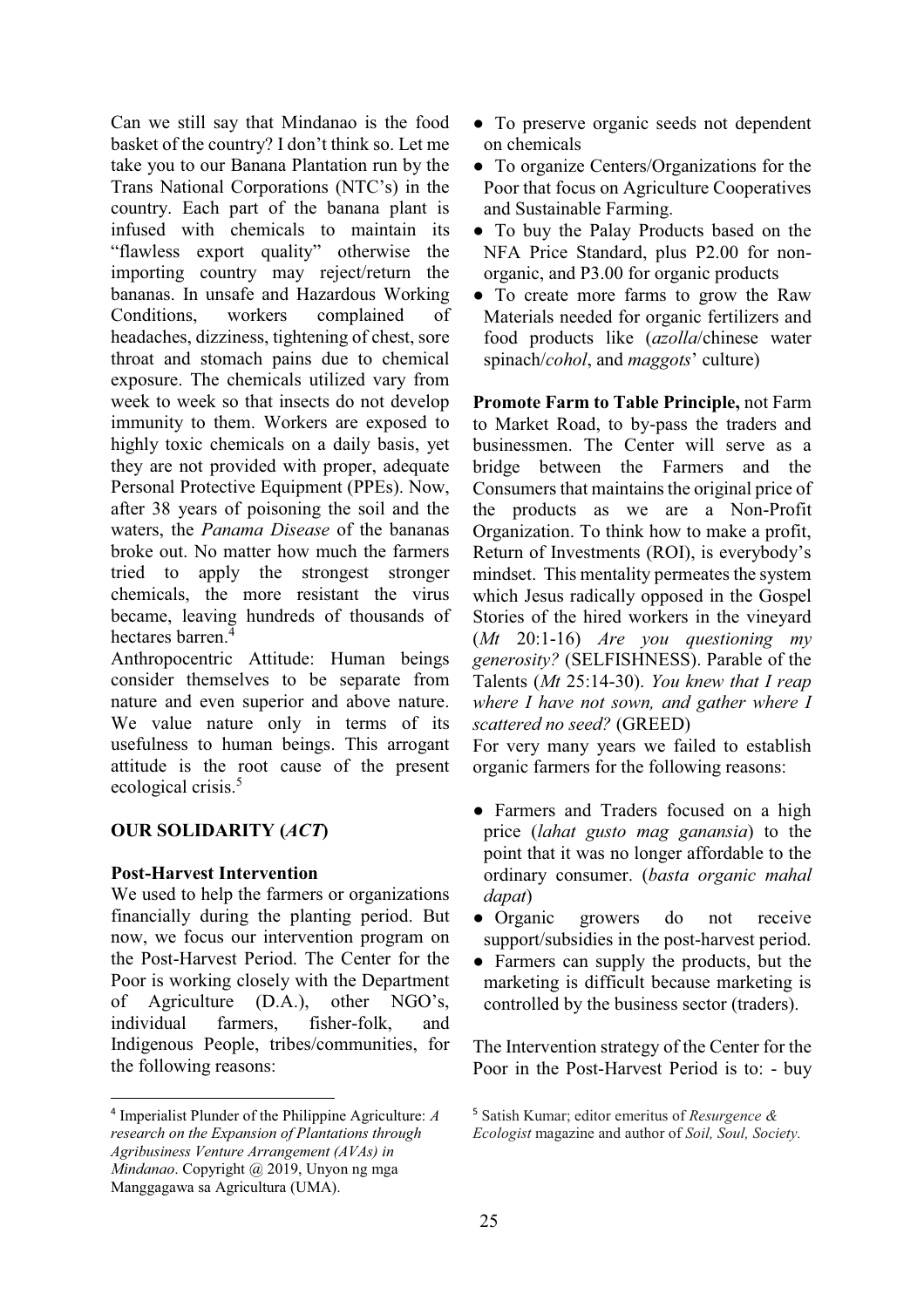their products at a higher price than the NFA Price. Can we be sure that this will motivate Farmers to plant using Organic Methods?

# **On Dispersal Programs:**

This time the program is planning to double the number of the  $1<sup>st</sup>$  cycle, in the  $2<sup>nd</sup>$  cycle. This program is well-supported by the Talacogon Municipal Veterinary Office and Department of Agriculture (D.A) Province.

# **Demo Farms will apply our Organic Fertilizers on Trial,** if successful, at the next cropping:

-Del Monte Living Museum, -San Vicente Demo Farm 1 (1.2 ha.), -San Vicente Demo Farm 2 (3/4 ha.), -Zillovia Demo Farm 3 (.09 ha.), -La Suerte William Farm (1.8 ha), - Lingling Las Nieves Farm (10 ha.), -George Del Monte Farm (3 ha.)

Our Target is to produce Red Rice, Pink Rice, Black Rice and Adlay Rice.

# **One Stop Shop, Post-Harvest, Zero Waste Facilities**

(We need Php 3.5 million to realize this project). The Post-Harvest Facilities are the following:

- Building Construction with Truck Service for howling farm products
- Solar Drier
- Mechanical Drier Prototype model patterned on our Brick Cookstove using rice hull waste from the rice mill.
- Rice Mill The D.A. will transport the machine from Tumaliktik to Del Monte.
- $\bullet$  Feed Mill using by-products from the rice mill (rice bran, corn bran, copra mill) and farm roughage
- Agri-Machine Shop for Farming Equipment.

Once this has been realized, it will answer the Post-Harvest Problem of the Farmers. This will address the scarcity of Agri-machinery like: mud-boat, turtle, and thresher. This One-Stop Shop Facility could become a buying station between farmers and traders, even NFA.

**Food Processing Livelihood for women:**  The Center is developing a capacity to train women as professional green chefs who respect the ingredients, and ensure zero-waste kitchen management. In the midst of the Pandemic, a livelihood was created for them such as, making sausages (*Longganisa*) and meat rolls (*Lumpia*) with 30% herbs and 70% meat. These are all by-products from our Pig Dispersal Project. We collect the fruit and vegetables from the farm and process them naturally and organically (Food Preservation) through fermentation, pickling and sweetening.

**Enrolled UMAHANTA (***our farm***) Training Program:** We are using the 70-20- 10 Learning Process for Sustainable Farming.  $70\%$  Actual  $-20\%$  Exposure  $-10\%$  Lecture Input and Processing, with a Values Program for personal growth, development and skills training. This is a 1-Year Program at Php1.5M budget for the daily wages of Ten Farmers. After the Program, we hope that the candidates will have a higher level of awareness in taking care of the environment, sustainable agriculture and acquired skills on Farm Management with the right attitude. This is an on-going program and we hope to have a 2nd batch after May 2021, if our budget permits.



*The Nursery House prepares 100 seedling trees every month*